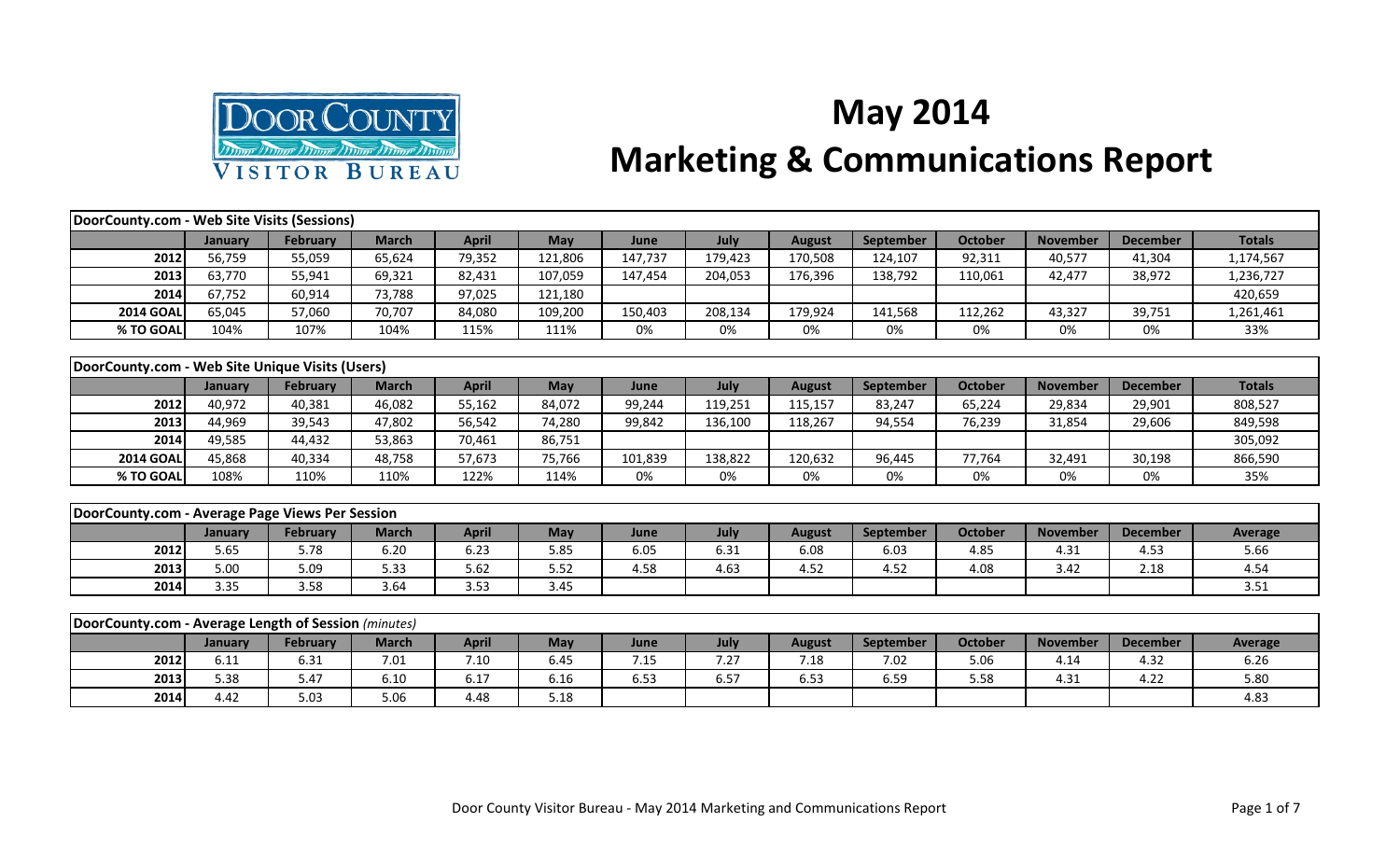| DoorCounty.com - Mobile Web Site Useage                     |           |                 |              |              |                            |                                   |         |               |           |                |                                            |                                                      |               |
|-------------------------------------------------------------|-----------|-----------------|--------------|--------------|----------------------------|-----------------------------------|---------|---------------|-----------|----------------|--------------------------------------------|------------------------------------------------------|---------------|
|                                                             | January   | February        | <b>March</b> | <b>April</b> | May                        | June                              | July    | <b>August</b> | September | October        | <b>November</b>                            | <b>December</b>                                      | <b>Totals</b> |
| 2012                                                        | 7,014     | 6,861           | 9,092        | 11,831       | 20,398                     | 27,585                            | 37,251  | 33,290        | 25,185    | 18,002         | 8,146                                      | 9,681                                                | 214,336       |
| 2013                                                        | 15,219    | 13,336          | 16,952       | 19,449       | 30,015                     | 49,594                            | 69,397  | 61,021        | 47,761    | 38,867         | 7,934                                      | 7,333                                                | 376,878       |
| 2014                                                        | 23,872    | 10,927          | 28,446       | 38,478       | 48,903                     |                                   |         |               |           |                |                                            |                                                      | 150,626       |
| DoorCounty.com - Top Ten Most Requested Pages for the Month |           |                 |              |              |                            |                                   |         |               |           |                |                                            |                                                      |               |
| $\overline{1}$ Home Page                                    |           |                 |              |              |                            | 5) /plan-your-trip/visitor-guide  |         |               |           |                |                                            | 9) /seasonal-promotions-directory/season-of-blossoms |               |
| 2) / events                                                 |           |                 |              |              | 6) /plan-your-trip         |                                   |         |               |           |                | 10) /plan-your-trip/interactive-map        |                                                      |               |
| 3) /where-to-stay                                           |           |                 |              |              |                            | 7) /where-to-stay-hotel-motel-inn |         |               |           |                |                                            |                                                      |               |
| 4) /what-to-do                                              |           |                 |              |              |                            | 8) /where-to-stay/campground      |         |               |           |                |                                            |                                                      |               |
|                                                             |           |                 |              |              |                            |                                   |         |               |           |                |                                            |                                                      |               |
| DoorCounty.com - Top Ten Sources                            |           |                 |              |              |                            |                                   |         |               |           |                |                                            |                                                      |               |
| 1) google/organic                                           |           |                 |              |              | 5) yahoo/organic           |                                   |         |               |           |                | 9) /travelwisconsin.com/referral           |                                                      |               |
| 2) (direct)/(none)                                          |           |                 |              |              | 6) doorcounty.com/referral |                                   |         |               |           |                | 10) /cloud.innline.com/referral (Book Now) |                                                      |               |
| 3) google/cpc                                               |           |                 |              |              | 7) DoorCounty/Email        |                                   |         |               |           |                |                                            |                                                      |               |
| 4) bing/organic                                             |           |                 |              |              | 8) m.facebook.com/referral |                                   |         |               |           |                |                                            |                                                      |               |
|                                                             |           |                 |              |              |                            |                                   |         |               |           |                |                                            |                                                      |               |
| Social Media: Facebook                                      |           |                 |              |              |                            |                                   |         |               |           |                |                                            |                                                      |               |
| <b>Impressions</b>                                          | January   | <b>February</b> | <b>March</b> | <b>April</b> | May                        | June                              | July    | <b>August</b> | September | <b>October</b> | <b>November</b>                            | <b>December</b>                                      | <b>Totals</b> |
| 2012                                                        | 191,394   | 198,686         | 198,684      | 163,672      | 215,057                    | 218,996                           | 219,603 | 233,092       | 211,142   | 174,245        | 825,198                                    | 1,156,708                                            | 4,006,477     |
| 2013                                                        | 705,864   | 438,515         | 508,267      | 913,060      | 718,887                    | 731,781                           | 862,530 | 3,417,990     | 906,036   | 973,792        | 789,279                                    | 757,391                                              | 11,723,392    |
| 2014                                                        | 1,072,474 | 786,549         | 1,256,786    | 1,140,795    | 904,334                    |                                   |         |               |           |                |                                            |                                                      | 5,160,938     |
| <b>Post Views</b>                                           | January   | February        | <b>March</b> | <b>April</b> | May                        | June                              | July    | <b>August</b> | September | <b>October</b> | <b>November</b>                            | <b>December</b>                                      | <b>Totals</b> |
| 2012                                                        | 42,566    | 44,999          | 52,921       | 46,245       | 41,652                     | 47,465                            | 61,081  | 75,506        | 63,265    | 45,846         | 213,729                                    | 324,232                                              | 1,059,507     |
| 2013                                                        | 201,757   | 153,573         | 235,988      | 421,933      | 397,823                    | 339,344                           | 694,065 | 837,676       | 661,885   | 555,945        | 75,063                                     | 403,674                                              | 4,978,726     |
| 2014                                                        | 207,464   | 240,304         | 426,235      | 424,333      | 463,321                    |                                   |         |               |           |                |                                            |                                                      | 1,761,657     |
| <b>Page Views</b>                                           | January   | February        | <b>March</b> | <b>April</b> | <b>May</b>                 | June                              | July    | <b>August</b> | September | <b>October</b> | <b>November</b>                            | <b>December</b>                                      | <b>Totals</b> |
| 2012                                                        | 2,485     | 3,072           | 2,377        | 1,735        | 2,383                      | 2,542                             | 1,382   | 1,227         | 1,222     | 2,312          | 3,948                                      | 2,432                                                | 27,117        |
| 2013                                                        | 3,372     | 2,134           | 3,474        | 8,976        | 5,164                      | 5,398                             | 6,440   | 7,471         | 7,069     | 4,702          | 1,637                                      | 1,870                                                | 57,707        |
| 2014                                                        | 11,533    | 13,566          | 3,181        | 3,624        | 3,358                      |                                   |         |               |           |                |                                            |                                                      | 35,262        |
| "Talking about this'                                        | January   | <b>February</b> | <b>March</b> | <b>April</b> | May                        | June                              | July    | <b>August</b> | September | <b>October</b> | <b>November</b>                            | <b>December</b>                                      | <b>Totals</b> |
| 2012                                                        | 1,228     | 848             | 617          | 400          | 736                        | 694                               | 656     | 1,612         | 2,187     | 2,575          | 8,622                                      | 6,402                                                | 26,577        |
| 2013                                                        | 10,392    | 7,919           | 8,284        | 9,445        | 10,709                     | 11,474                            | 14,225  | 41,084        | 19,793    | 26,352         | 16,522                                     | 19,697                                               | 195,896       |
| 2014                                                        | 18,365    | 2,593           | 26,711       | 20,398       | 15,819                     |                                   |         |               |           |                |                                            |                                                      | 83,886        |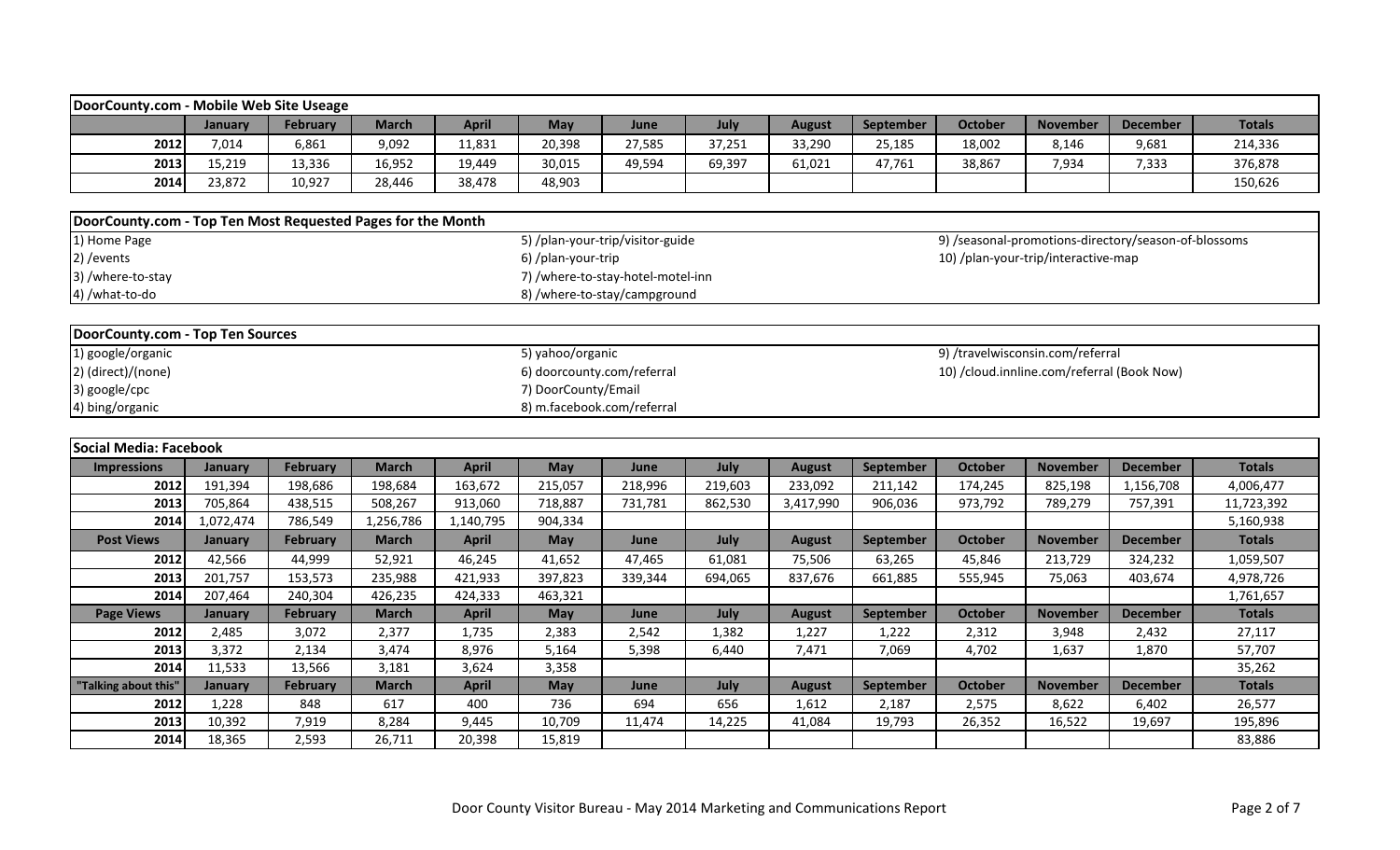| February<br><b>Annual % Growth</b><br><b>March</b><br><b>April</b><br>May<br>July<br>September<br><b>October</b><br><b>November</b><br><b>December</b><br>January<br>June<br><b>August</b><br>2012<br>1,352<br>1,430<br>1,427<br>1,514<br>1,559<br>1,625<br>1,795<br>36%<br>1,392<br>1,668<br>1,702<br>1,764<br>1,833<br>2013<br>1,833<br>2,032<br>2,187<br>2,340<br>2,426<br>41%<br>1,975<br>2,109<br>2,235<br>2,402<br>2,479<br>2,537<br>2,589<br>2014<br>2,654<br>2,747<br>2,797<br>2,910<br>2,701<br>Social Media: Insider Expert Blog Page Views<br><b>March</b><br>July<br><b>February</b><br><b>April</b><br>May<br>June<br><b>August</b><br>September<br><b>October</b><br><b>November</b><br><b>December</b><br><b>Totals</b><br><b>January</b><br>2012<br>584<br>831<br>816<br>495<br>673<br>788<br>1,143<br>1,003<br>619<br>632<br>358<br>336<br>8,278<br>337*<br>3,788<br>2013<br>1,107<br>2,238<br>3,359<br>3,458<br>4,580<br>2,990<br>3,111<br>1,868<br>976<br>32,542<br>4,730<br>13,739<br>2014<br>2,160<br>2,141<br>3,525<br>2,602<br>3,311<br>*In February 2013 the <i>Insider Expert</i> blog views replaced the former staff blog numbers<br><b>Pay-Per-Click Results</b><br>February<br><b>March</b><br><b>April</b><br>May<br>July<br><b>November</b><br><b>December</b><br><b>Totals</b><br>January<br>June<br>September<br><b>October</b><br><b>August</b><br>2012 program started in April<br>45,528<br>2012<br>5,573<br>6,453<br>5,718<br>4,906<br>3,321<br>4,419<br>6,411<br>4,845<br>3,882<br>2013 2013 Program started in March<br>3,222<br>3,797<br>5,110<br>4,532<br>4,997<br>4,945<br>4,108<br>4,033<br>3,156<br>n/a<br>37,900<br>2014<br>2,748<br>3,473<br>4,940<br>23,548<br>2,432<br>9,955<br>Door County E-Newsletter - Number of E-Mails Sent (with remails)<br>July<br><b>Totals</b><br><b>April</b><br>May<br>June<br><b>October</b><br><b>November</b><br><b>February</b><br><b>March</b><br><b>August</b><br>September<br><b>December</b><br><b>January</b><br>2012<br>216,240*<br>437,876<br>429,892<br>422,016<br>416,363<br>423,591<br>431,349<br>429,697<br>424,671<br>195,130<br>330,394<br>411,531<br>4,568,750<br>3,856,036<br>2013<br>326,396<br>321,595<br>319,699<br>308,619<br>332,534<br>319,249<br>322,423<br>336,442<br>311,189<br>342,967<br>308,090<br>306,833<br>2014<br>310,665<br>304,504<br>260,265<br>290,157<br>303,787<br>1,469,378<br>*Remail happened in October<br>Door County E-Newsletter - Open Rates<br>July<br><b>March</b><br><b>April</b><br>May<br>February<br>June<br><b>August</b><br>September<br>October<br><b>November</b><br><b>December</b><br><b>Average</b><br>January<br>2012<br>16.67%<br>12.70%<br>14.10%<br>17.20%<br>19.90%<br>13.30%<br>15.40%<br>17.20%<br>17.90%<br>16.90%<br>15.80%<br>15.50%<br>16.05%<br>19.90%<br>20.60%<br>20.00%<br>25.20%<br>22.33%<br>2013<br>21.10%<br>21.10%<br>21.40%<br>24.00%<br>23.80%<br>24.80%<br>24.10%<br>22.00%<br>2014<br>25.30%<br>24.20%<br>31.70%<br>30.10%<br>25.80%<br>27.42%<br>Door County E-Newsletter - Click Thru's<br><b>March</b><br><b>April</b><br>May<br>July<br>February<br>June<br><b>August</b><br>September<br><b>October</b><br><b>November</b><br><b>December</b><br>January<br><b>Average</b><br>2.00%<br>2.80%<br>2.10%<br>2012<br>3.86%<br>2.80%<br>2.10%<br>1.60%<br>1.70%<br>2.30%<br>1.70%<br>2.00%<br>1.30%<br>2.19%<br>2013<br>2.80%<br>2.70%<br>2.70%<br>3.00%<br>4.20%<br>3.40%<br>3.50%<br>3.80%<br>3.30%<br>3.20%<br>2.80%<br>1.90%<br>3.11% | Social Media: Twitter Followers |       |       |       |       |       |  |  |  |       |
|--------------------------------------------------------------------------------------------------------------------------------------------------------------------------------------------------------------------------------------------------------------------------------------------------------------------------------------------------------------------------------------------------------------------------------------------------------------------------------------------------------------------------------------------------------------------------------------------------------------------------------------------------------------------------------------------------------------------------------------------------------------------------------------------------------------------------------------------------------------------------------------------------------------------------------------------------------------------------------------------------------------------------------------------------------------------------------------------------------------------------------------------------------------------------------------------------------------------------------------------------------------------------------------------------------------------------------------------------------------------------------------------------------------------------------------------------------------------------------------------------------------------------------------------------------------------------------------------------------------------------------------------------------------------------------------------------------------------------------------------------------------------------------------------------------------------------------------------------------------------------------------------------------------------------------------------------------------------------------------------------------------------------------------------------------------------------------------------------------------------------------------------------------------------------------------------------------------------------------------------------------------------------------------------------------------------------------------------------------------------------------------------------------------------------------------------------------------------------------------------------------------------------------------------------------------------------------------------------------------------------------------------------------------------------------------------------------------------------------------------------------------------------------------------------------------------------------------------------------------------------------------------------------------------------------------------------------------------------------------------------------------------------------------------------------------------------------------------------------------------------------------------------------------------------------------------------------------------------------------------------------------------------------------------------------------------------------------------------------------------------------------------------------------------------------------------------------------------------------------------------------------|---------------------------------|-------|-------|-------|-------|-------|--|--|--|-------|
|                                                                                                                                                                                                                                                                                                                                                                                                                                                                                                                                                                                                                                                                                                                                                                                                                                                                                                                                                                                                                                                                                                                                                                                                                                                                                                                                                                                                                                                                                                                                                                                                                                                                                                                                                                                                                                                                                                                                                                                                                                                                                                                                                                                                                                                                                                                                                                                                                                                                                                                                                                                                                                                                                                                                                                                                                                                                                                                                                                                                                                                                                                                                                                                                                                                                                                                                                                                                                                                                                                              |                                 |       |       |       |       |       |  |  |  |       |
|                                                                                                                                                                                                                                                                                                                                                                                                                                                                                                                                                                                                                                                                                                                                                                                                                                                                                                                                                                                                                                                                                                                                                                                                                                                                                                                                                                                                                                                                                                                                                                                                                                                                                                                                                                                                                                                                                                                                                                                                                                                                                                                                                                                                                                                                                                                                                                                                                                                                                                                                                                                                                                                                                                                                                                                                                                                                                                                                                                                                                                                                                                                                                                                                                                                                                                                                                                                                                                                                                                              |                                 |       |       |       |       |       |  |  |  |       |
|                                                                                                                                                                                                                                                                                                                                                                                                                                                                                                                                                                                                                                                                                                                                                                                                                                                                                                                                                                                                                                                                                                                                                                                                                                                                                                                                                                                                                                                                                                                                                                                                                                                                                                                                                                                                                                                                                                                                                                                                                                                                                                                                                                                                                                                                                                                                                                                                                                                                                                                                                                                                                                                                                                                                                                                                                                                                                                                                                                                                                                                                                                                                                                                                                                                                                                                                                                                                                                                                                                              |                                 |       |       |       |       |       |  |  |  |       |
|                                                                                                                                                                                                                                                                                                                                                                                                                                                                                                                                                                                                                                                                                                                                                                                                                                                                                                                                                                                                                                                                                                                                                                                                                                                                                                                                                                                                                                                                                                                                                                                                                                                                                                                                                                                                                                                                                                                                                                                                                                                                                                                                                                                                                                                                                                                                                                                                                                                                                                                                                                                                                                                                                                                                                                                                                                                                                                                                                                                                                                                                                                                                                                                                                                                                                                                                                                                                                                                                                                              |                                 |       |       |       |       |       |  |  |  |       |
|                                                                                                                                                                                                                                                                                                                                                                                                                                                                                                                                                                                                                                                                                                                                                                                                                                                                                                                                                                                                                                                                                                                                                                                                                                                                                                                                                                                                                                                                                                                                                                                                                                                                                                                                                                                                                                                                                                                                                                                                                                                                                                                                                                                                                                                                                                                                                                                                                                                                                                                                                                                                                                                                                                                                                                                                                                                                                                                                                                                                                                                                                                                                                                                                                                                                                                                                                                                                                                                                                                              |                                 |       |       |       |       |       |  |  |  |       |
|                                                                                                                                                                                                                                                                                                                                                                                                                                                                                                                                                                                                                                                                                                                                                                                                                                                                                                                                                                                                                                                                                                                                                                                                                                                                                                                                                                                                                                                                                                                                                                                                                                                                                                                                                                                                                                                                                                                                                                                                                                                                                                                                                                                                                                                                                                                                                                                                                                                                                                                                                                                                                                                                                                                                                                                                                                                                                                                                                                                                                                                                                                                                                                                                                                                                                                                                                                                                                                                                                                              |                                 |       |       |       |       |       |  |  |  |       |
|                                                                                                                                                                                                                                                                                                                                                                                                                                                                                                                                                                                                                                                                                                                                                                                                                                                                                                                                                                                                                                                                                                                                                                                                                                                                                                                                                                                                                                                                                                                                                                                                                                                                                                                                                                                                                                                                                                                                                                                                                                                                                                                                                                                                                                                                                                                                                                                                                                                                                                                                                                                                                                                                                                                                                                                                                                                                                                                                                                                                                                                                                                                                                                                                                                                                                                                                                                                                                                                                                                              |                                 |       |       |       |       |       |  |  |  |       |
|                                                                                                                                                                                                                                                                                                                                                                                                                                                                                                                                                                                                                                                                                                                                                                                                                                                                                                                                                                                                                                                                                                                                                                                                                                                                                                                                                                                                                                                                                                                                                                                                                                                                                                                                                                                                                                                                                                                                                                                                                                                                                                                                                                                                                                                                                                                                                                                                                                                                                                                                                                                                                                                                                                                                                                                                                                                                                                                                                                                                                                                                                                                                                                                                                                                                                                                                                                                                                                                                                                              |                                 |       |       |       |       |       |  |  |  |       |
|                                                                                                                                                                                                                                                                                                                                                                                                                                                                                                                                                                                                                                                                                                                                                                                                                                                                                                                                                                                                                                                                                                                                                                                                                                                                                                                                                                                                                                                                                                                                                                                                                                                                                                                                                                                                                                                                                                                                                                                                                                                                                                                                                                                                                                                                                                                                                                                                                                                                                                                                                                                                                                                                                                                                                                                                                                                                                                                                                                                                                                                                                                                                                                                                                                                                                                                                                                                                                                                                                                              |                                 |       |       |       |       |       |  |  |  |       |
|                                                                                                                                                                                                                                                                                                                                                                                                                                                                                                                                                                                                                                                                                                                                                                                                                                                                                                                                                                                                                                                                                                                                                                                                                                                                                                                                                                                                                                                                                                                                                                                                                                                                                                                                                                                                                                                                                                                                                                                                                                                                                                                                                                                                                                                                                                                                                                                                                                                                                                                                                                                                                                                                                                                                                                                                                                                                                                                                                                                                                                                                                                                                                                                                                                                                                                                                                                                                                                                                                                              |                                 |       |       |       |       |       |  |  |  |       |
|                                                                                                                                                                                                                                                                                                                                                                                                                                                                                                                                                                                                                                                                                                                                                                                                                                                                                                                                                                                                                                                                                                                                                                                                                                                                                                                                                                                                                                                                                                                                                                                                                                                                                                                                                                                                                                                                                                                                                                                                                                                                                                                                                                                                                                                                                                                                                                                                                                                                                                                                                                                                                                                                                                                                                                                                                                                                                                                                                                                                                                                                                                                                                                                                                                                                                                                                                                                                                                                                                                              |                                 |       |       |       |       |       |  |  |  |       |
|                                                                                                                                                                                                                                                                                                                                                                                                                                                                                                                                                                                                                                                                                                                                                                                                                                                                                                                                                                                                                                                                                                                                                                                                                                                                                                                                                                                                                                                                                                                                                                                                                                                                                                                                                                                                                                                                                                                                                                                                                                                                                                                                                                                                                                                                                                                                                                                                                                                                                                                                                                                                                                                                                                                                                                                                                                                                                                                                                                                                                                                                                                                                                                                                                                                                                                                                                                                                                                                                                                              |                                 |       |       |       |       |       |  |  |  |       |
|                                                                                                                                                                                                                                                                                                                                                                                                                                                                                                                                                                                                                                                                                                                                                                                                                                                                                                                                                                                                                                                                                                                                                                                                                                                                                                                                                                                                                                                                                                                                                                                                                                                                                                                                                                                                                                                                                                                                                                                                                                                                                                                                                                                                                                                                                                                                                                                                                                                                                                                                                                                                                                                                                                                                                                                                                                                                                                                                                                                                                                                                                                                                                                                                                                                                                                                                                                                                                                                                                                              |                                 |       |       |       |       |       |  |  |  |       |
|                                                                                                                                                                                                                                                                                                                                                                                                                                                                                                                                                                                                                                                                                                                                                                                                                                                                                                                                                                                                                                                                                                                                                                                                                                                                                                                                                                                                                                                                                                                                                                                                                                                                                                                                                                                                                                                                                                                                                                                                                                                                                                                                                                                                                                                                                                                                                                                                                                                                                                                                                                                                                                                                                                                                                                                                                                                                                                                                                                                                                                                                                                                                                                                                                                                                                                                                                                                                                                                                                                              |                                 |       |       |       |       |       |  |  |  |       |
|                                                                                                                                                                                                                                                                                                                                                                                                                                                                                                                                                                                                                                                                                                                                                                                                                                                                                                                                                                                                                                                                                                                                                                                                                                                                                                                                                                                                                                                                                                                                                                                                                                                                                                                                                                                                                                                                                                                                                                                                                                                                                                                                                                                                                                                                                                                                                                                                                                                                                                                                                                                                                                                                                                                                                                                                                                                                                                                                                                                                                                                                                                                                                                                                                                                                                                                                                                                                                                                                                                              |                                 |       |       |       |       |       |  |  |  |       |
|                                                                                                                                                                                                                                                                                                                                                                                                                                                                                                                                                                                                                                                                                                                                                                                                                                                                                                                                                                                                                                                                                                                                                                                                                                                                                                                                                                                                                                                                                                                                                                                                                                                                                                                                                                                                                                                                                                                                                                                                                                                                                                                                                                                                                                                                                                                                                                                                                                                                                                                                                                                                                                                                                                                                                                                                                                                                                                                                                                                                                                                                                                                                                                                                                                                                                                                                                                                                                                                                                                              |                                 |       |       |       |       |       |  |  |  |       |
|                                                                                                                                                                                                                                                                                                                                                                                                                                                                                                                                                                                                                                                                                                                                                                                                                                                                                                                                                                                                                                                                                                                                                                                                                                                                                                                                                                                                                                                                                                                                                                                                                                                                                                                                                                                                                                                                                                                                                                                                                                                                                                                                                                                                                                                                                                                                                                                                                                                                                                                                                                                                                                                                                                                                                                                                                                                                                                                                                                                                                                                                                                                                                                                                                                                                                                                                                                                                                                                                                                              |                                 |       |       |       |       |       |  |  |  |       |
|                                                                                                                                                                                                                                                                                                                                                                                                                                                                                                                                                                                                                                                                                                                                                                                                                                                                                                                                                                                                                                                                                                                                                                                                                                                                                                                                                                                                                                                                                                                                                                                                                                                                                                                                                                                                                                                                                                                                                                                                                                                                                                                                                                                                                                                                                                                                                                                                                                                                                                                                                                                                                                                                                                                                                                                                                                                                                                                                                                                                                                                                                                                                                                                                                                                                                                                                                                                                                                                                                                              |                                 |       |       |       |       |       |  |  |  |       |
|                                                                                                                                                                                                                                                                                                                                                                                                                                                                                                                                                                                                                                                                                                                                                                                                                                                                                                                                                                                                                                                                                                                                                                                                                                                                                                                                                                                                                                                                                                                                                                                                                                                                                                                                                                                                                                                                                                                                                                                                                                                                                                                                                                                                                                                                                                                                                                                                                                                                                                                                                                                                                                                                                                                                                                                                                                                                                                                                                                                                                                                                                                                                                                                                                                                                                                                                                                                                                                                                                                              |                                 |       |       |       |       |       |  |  |  |       |
|                                                                                                                                                                                                                                                                                                                                                                                                                                                                                                                                                                                                                                                                                                                                                                                                                                                                                                                                                                                                                                                                                                                                                                                                                                                                                                                                                                                                                                                                                                                                                                                                                                                                                                                                                                                                                                                                                                                                                                                                                                                                                                                                                                                                                                                                                                                                                                                                                                                                                                                                                                                                                                                                                                                                                                                                                                                                                                                                                                                                                                                                                                                                                                                                                                                                                                                                                                                                                                                                                                              |                                 |       |       |       |       |       |  |  |  |       |
|                                                                                                                                                                                                                                                                                                                                                                                                                                                                                                                                                                                                                                                                                                                                                                                                                                                                                                                                                                                                                                                                                                                                                                                                                                                                                                                                                                                                                                                                                                                                                                                                                                                                                                                                                                                                                                                                                                                                                                                                                                                                                                                                                                                                                                                                                                                                                                                                                                                                                                                                                                                                                                                                                                                                                                                                                                                                                                                                                                                                                                                                                                                                                                                                                                                                                                                                                                                                                                                                                                              |                                 |       |       |       |       |       |  |  |  |       |
|                                                                                                                                                                                                                                                                                                                                                                                                                                                                                                                                                                                                                                                                                                                                                                                                                                                                                                                                                                                                                                                                                                                                                                                                                                                                                                                                                                                                                                                                                                                                                                                                                                                                                                                                                                                                                                                                                                                                                                                                                                                                                                                                                                                                                                                                                                                                                                                                                                                                                                                                                                                                                                                                                                                                                                                                                                                                                                                                                                                                                                                                                                                                                                                                                                                                                                                                                                                                                                                                                                              |                                 |       |       |       |       |       |  |  |  |       |
|                                                                                                                                                                                                                                                                                                                                                                                                                                                                                                                                                                                                                                                                                                                                                                                                                                                                                                                                                                                                                                                                                                                                                                                                                                                                                                                                                                                                                                                                                                                                                                                                                                                                                                                                                                                                                                                                                                                                                                                                                                                                                                                                                                                                                                                                                                                                                                                                                                                                                                                                                                                                                                                                                                                                                                                                                                                                                                                                                                                                                                                                                                                                                                                                                                                                                                                                                                                                                                                                                                              |                                 |       |       |       |       |       |  |  |  |       |
|                                                                                                                                                                                                                                                                                                                                                                                                                                                                                                                                                                                                                                                                                                                                                                                                                                                                                                                                                                                                                                                                                                                                                                                                                                                                                                                                                                                                                                                                                                                                                                                                                                                                                                                                                                                                                                                                                                                                                                                                                                                                                                                                                                                                                                                                                                                                                                                                                                                                                                                                                                                                                                                                                                                                                                                                                                                                                                                                                                                                                                                                                                                                                                                                                                                                                                                                                                                                                                                                                                              |                                 |       |       |       |       |       |  |  |  |       |
|                                                                                                                                                                                                                                                                                                                                                                                                                                                                                                                                                                                                                                                                                                                                                                                                                                                                                                                                                                                                                                                                                                                                                                                                                                                                                                                                                                                                                                                                                                                                                                                                                                                                                                                                                                                                                                                                                                                                                                                                                                                                                                                                                                                                                                                                                                                                                                                                                                                                                                                                                                                                                                                                                                                                                                                                                                                                                                                                                                                                                                                                                                                                                                                                                                                                                                                                                                                                                                                                                                              |                                 |       |       |       |       |       |  |  |  |       |
|                                                                                                                                                                                                                                                                                                                                                                                                                                                                                                                                                                                                                                                                                                                                                                                                                                                                                                                                                                                                                                                                                                                                                                                                                                                                                                                                                                                                                                                                                                                                                                                                                                                                                                                                                                                                                                                                                                                                                                                                                                                                                                                                                                                                                                                                                                                                                                                                                                                                                                                                                                                                                                                                                                                                                                                                                                                                                                                                                                                                                                                                                                                                                                                                                                                                                                                                                                                                                                                                                                              |                                 |       |       |       |       |       |  |  |  |       |
|                                                                                                                                                                                                                                                                                                                                                                                                                                                                                                                                                                                                                                                                                                                                                                                                                                                                                                                                                                                                                                                                                                                                                                                                                                                                                                                                                                                                                                                                                                                                                                                                                                                                                                                                                                                                                                                                                                                                                                                                                                                                                                                                                                                                                                                                                                                                                                                                                                                                                                                                                                                                                                                                                                                                                                                                                                                                                                                                                                                                                                                                                                                                                                                                                                                                                                                                                                                                                                                                                                              |                                 |       |       |       |       |       |  |  |  |       |
|                                                                                                                                                                                                                                                                                                                                                                                                                                                                                                                                                                                                                                                                                                                                                                                                                                                                                                                                                                                                                                                                                                                                                                                                                                                                                                                                                                                                                                                                                                                                                                                                                                                                                                                                                                                                                                                                                                                                                                                                                                                                                                                                                                                                                                                                                                                                                                                                                                                                                                                                                                                                                                                                                                                                                                                                                                                                                                                                                                                                                                                                                                                                                                                                                                                                                                                                                                                                                                                                                                              |                                 |       |       |       |       |       |  |  |  |       |
|                                                                                                                                                                                                                                                                                                                                                                                                                                                                                                                                                                                                                                                                                                                                                                                                                                                                                                                                                                                                                                                                                                                                                                                                                                                                                                                                                                                                                                                                                                                                                                                                                                                                                                                                                                                                                                                                                                                                                                                                                                                                                                                                                                                                                                                                                                                                                                                                                                                                                                                                                                                                                                                                                                                                                                                                                                                                                                                                                                                                                                                                                                                                                                                                                                                                                                                                                                                                                                                                                                              |                                 |       |       |       |       |       |  |  |  |       |
|                                                                                                                                                                                                                                                                                                                                                                                                                                                                                                                                                                                                                                                                                                                                                                                                                                                                                                                                                                                                                                                                                                                                                                                                                                                                                                                                                                                                                                                                                                                                                                                                                                                                                                                                                                                                                                                                                                                                                                                                                                                                                                                                                                                                                                                                                                                                                                                                                                                                                                                                                                                                                                                                                                                                                                                                                                                                                                                                                                                                                                                                                                                                                                                                                                                                                                                                                                                                                                                                                                              |                                 |       |       |       |       |       |  |  |  |       |
|                                                                                                                                                                                                                                                                                                                                                                                                                                                                                                                                                                                                                                                                                                                                                                                                                                                                                                                                                                                                                                                                                                                                                                                                                                                                                                                                                                                                                                                                                                                                                                                                                                                                                                                                                                                                                                                                                                                                                                                                                                                                                                                                                                                                                                                                                                                                                                                                                                                                                                                                                                                                                                                                                                                                                                                                                                                                                                                                                                                                                                                                                                                                                                                                                                                                                                                                                                                                                                                                                                              |                                 |       |       |       |       |       |  |  |  |       |
|                                                                                                                                                                                                                                                                                                                                                                                                                                                                                                                                                                                                                                                                                                                                                                                                                                                                                                                                                                                                                                                                                                                                                                                                                                                                                                                                                                                                                                                                                                                                                                                                                                                                                                                                                                                                                                                                                                                                                                                                                                                                                                                                                                                                                                                                                                                                                                                                                                                                                                                                                                                                                                                                                                                                                                                                                                                                                                                                                                                                                                                                                                                                                                                                                                                                                                                                                                                                                                                                                                              |                                 |       |       |       |       |       |  |  |  |       |
|                                                                                                                                                                                                                                                                                                                                                                                                                                                                                                                                                                                                                                                                                                                                                                                                                                                                                                                                                                                                                                                                                                                                                                                                                                                                                                                                                                                                                                                                                                                                                                                                                                                                                                                                                                                                                                                                                                                                                                                                                                                                                                                                                                                                                                                                                                                                                                                                                                                                                                                                                                                                                                                                                                                                                                                                                                                                                                                                                                                                                                                                                                                                                                                                                                                                                                                                                                                                                                                                                                              |                                 |       |       |       |       |       |  |  |  |       |
|                                                                                                                                                                                                                                                                                                                                                                                                                                                                                                                                                                                                                                                                                                                                                                                                                                                                                                                                                                                                                                                                                                                                                                                                                                                                                                                                                                                                                                                                                                                                                                                                                                                                                                                                                                                                                                                                                                                                                                                                                                                                                                                                                                                                                                                                                                                                                                                                                                                                                                                                                                                                                                                                                                                                                                                                                                                                                                                                                                                                                                                                                                                                                                                                                                                                                                                                                                                                                                                                                                              |                                 |       |       |       |       |       |  |  |  |       |
|                                                                                                                                                                                                                                                                                                                                                                                                                                                                                                                                                                                                                                                                                                                                                                                                                                                                                                                                                                                                                                                                                                                                                                                                                                                                                                                                                                                                                                                                                                                                                                                                                                                                                                                                                                                                                                                                                                                                                                                                                                                                                                                                                                                                                                                                                                                                                                                                                                                                                                                                                                                                                                                                                                                                                                                                                                                                                                                                                                                                                                                                                                                                                                                                                                                                                                                                                                                                                                                                                                              |                                 |       |       |       |       |       |  |  |  |       |
|                                                                                                                                                                                                                                                                                                                                                                                                                                                                                                                                                                                                                                                                                                                                                                                                                                                                                                                                                                                                                                                                                                                                                                                                                                                                                                                                                                                                                                                                                                                                                                                                                                                                                                                                                                                                                                                                                                                                                                                                                                                                                                                                                                                                                                                                                                                                                                                                                                                                                                                                                                                                                                                                                                                                                                                                                                                                                                                                                                                                                                                                                                                                                                                                                                                                                                                                                                                                                                                                                                              | 2014                            | 2.90% | 2.30% | 4.40% | 4.20% | 3.90% |  |  |  | 3.54% |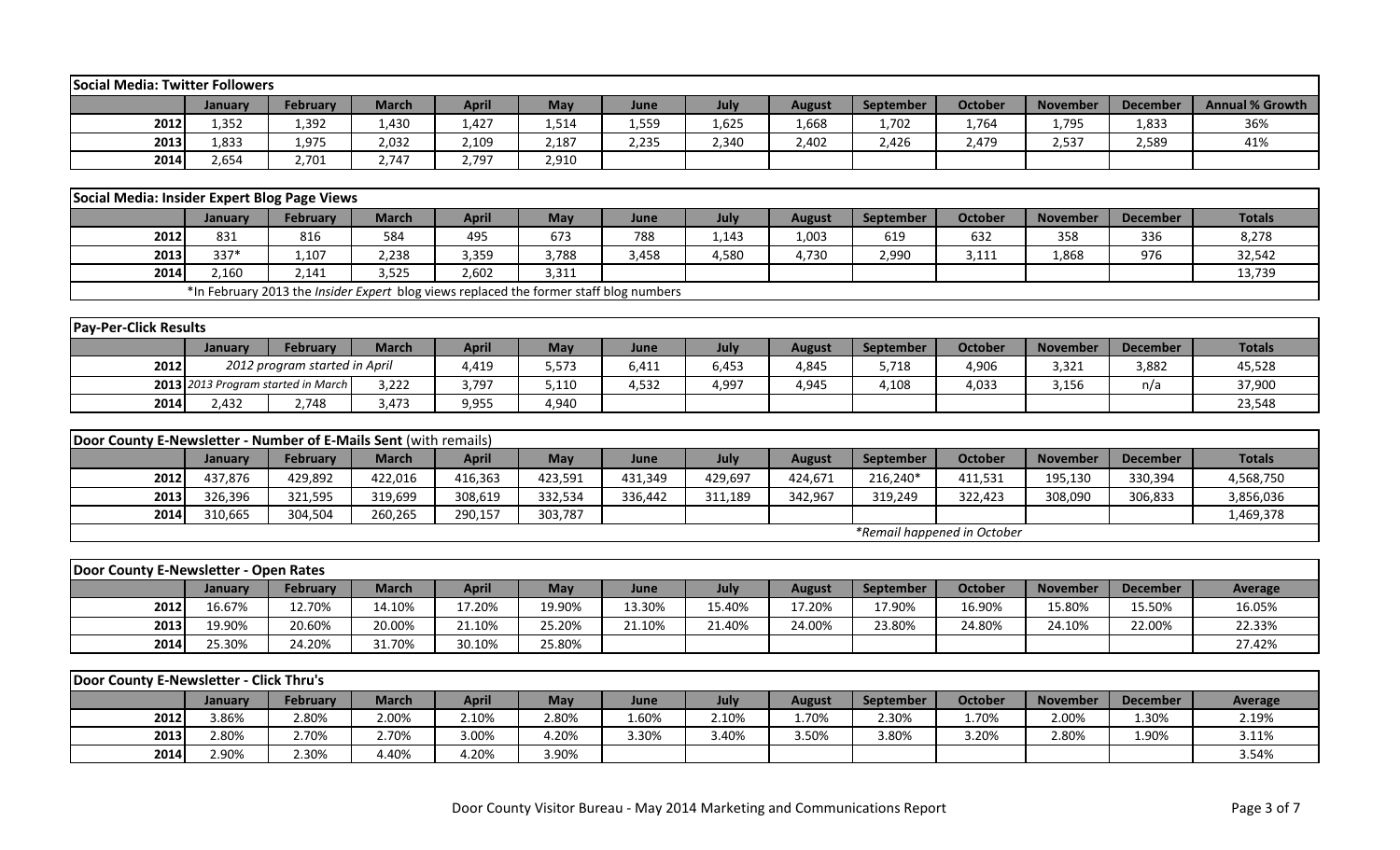| <b>Advertising - Programs &amp; Campaigns</b> |                           |                 |            |                              |              |                                    |            |               |                                                                         |                |                 |           |  |
|-----------------------------------------------|---------------------------|-----------------|------------|------------------------------|--------------|------------------------------------|------------|---------------|-------------------------------------------------------------------------|----------------|-----------------|-----------|--|
|                                               | Januarv                   | <b>February</b> | March      | <b>April</b>                 | <b>May</b>   | June                               | July       | <b>August</b> | September                                                               | <b>October</b> | <b>November</b> | December  |  |
|                                               | $2012$ Image/NOR          | <b>NOR</b>      | Image      | $Image/FOB*$                 | $Image/FOB*$ | Image/LGBT                         | Image/LGBT |               | Image/LGBT Im/LGBT/SDSD Image/SDSD                                      |                | Im/HHN/LGBT     | Image     |  |
|                                               | $2013$ Image/NOR          | <b>NOR</b>      | Image/LGBT | Image/LGBT                   | Image        | Image                              | Image/LGBT | Image         | Image/SDSDC                                                             | Image/SDSD     | Image           | Image/NOR |  |
|                                               | $2014$ Image/NOR          | NOR/Image       | Image      | Image/SOB                    | $Image/FOB*$ |                                    |            |               |                                                                         |                |                 |           |  |
|                                               | *SOB = Season of Blossoms |                 |            | **KSD = Kingdom So Delicious |              | ***HHN = Holidays and Holly Nights |            |               | **** NOR = Nature of Romance *****SDSDC = So Delicious. So Door County. |                |                 |           |  |

| <b>Advertising - Gross Impressions</b> |                |           |           |           |           |           |            |           |                  |           |                 |                 |              |
|----------------------------------------|----------------|-----------|-----------|-----------|-----------|-----------|------------|-----------|------------------|-----------|-----------------|-----------------|--------------|
|                                        | <b>January</b> | February  | March     | April     | May       | June      | July       | August    | <b>September</b> | October   | <b>November</b> | <b>December</b> | <b>Total</b> |
| 2012                                   | 603,196        | 322,727   | 7,058     | 922,717   | 6,653,500 | 7,246,016 | 12,858,131 | 2,690,628 | 1,982,372        | 501,418   | 1,648,347       | 85              | 35,436,195   |
| 2013                                   | 106.273        | 480,182   | 123,101   | 124.644   | 4,759,128 | 7.494.467 | 6,332,927  | 6.046.422 | 2,911,882        | 1,136,216 | 130,040         | 104,743         | 29,750,025   |
| 2014                                   | 70,620         | 2,777,134 | 9,058,615 | 8,790,285 | 6,753,942 |           |            |           |                  |           |                 |                 | 27,450,596   |

| Advertising - Media Placed 2014 |         |          |              |              |            |             |             |               |                  |         |                 |                 |           |
|---------------------------------|---------|----------|--------------|--------------|------------|-------------|-------------|---------------|------------------|---------|-----------------|-----------------|-----------|
|                                 | January | February | <b>March</b> | <b>April</b> | <b>May</b> | <b>June</b> | <b>July</b> | <b>August</b> | <b>September</b> | October | <b>November</b> | <b>December</b> | Total     |
| <b>Total Paid</b>               | \$2,367 | \$27,519 | \$172,414    | \$132,000    | \$128,163  |             |             |               |                  |         |                 |                 | \$462,463 |
| <b>Co-Op Dollars</b>            | \$2,837 | \$12,415 | \$18,127     | \$18,802     | \$7,520    |             |             |               |                  |         |                 |                 | \$59,701  |
| <b>Barter Dollars</b>           | \$725   | \$337    | \$27,343     | \$27,130     | \$3,665    |             |             |               |                  |         |                 |                 | \$59,200  |
| <b>Unpaid Dollars</b>           | \$0     | \$0      | \$0          | \$0          | \$0        |             |             |               |                  |         |                 |                 | S0        |

| <b>Explore The Door Video Travel Show Activity (views/downloads)</b> |         |                 |              |              |        |        |        |        |                  |                 |                 |                 |               |
|----------------------------------------------------------------------|---------|-----------------|--------------|--------------|--------|--------|--------|--------|------------------|-----------------|-----------------|-----------------|---------------|
|                                                                      | Januarv | <b>February</b> | <b>March</b> | <b>April</b> | May    | June   | July   | August | <b>September</b> | October         | <b>November</b> | <b>December</b> | <b>Totals</b> |
| 2012                                                                 | 6,558   | 5,606           | 296,'        | 315,'        | 10,554 | L3,237 | 17,945 | 13,338 | 9,224            | 7,172           | 4,293           | 4,180           | 106,718       |
| 2013                                                                 | 5.334   | 5,378           | 6,134        | 5,397        | 6,601  | ,420   | 9,686  | 8,201  | 6,158            | こ 1 1 つ<br>しょエム | 1,871           | 2,168           | 70,460        |
| 2014                                                                 | 2,631   | 2,354           | 3,253        | 3,705        | 5,065  |        |        |        |                  |                 |                 |                 | 17,008        |

| Media Marketing Program - Impressions |                 |                 |              |            |            |            |            |               |                  |                |                 |                 |               |
|---------------------------------------|-----------------|-----------------|--------------|------------|------------|------------|------------|---------------|------------------|----------------|-----------------|-----------------|---------------|
|                                       | <b>January</b>  | <b>February</b> | <b>March</b> | April      | May        | June       | July       | <b>August</b> | <b>September</b> | <b>October</b> | <b>November</b> | <b>December</b> | <b>Totals</b> |
|                                       | 2012 23,227,492 | 850,742         | 17,200,525   | 10,142,348 | 13,876,785 | 3,979,061  | 1,379,279  | 1,762,561     | 8,028,122        | 3,258,160      | 968,968         | 9,884,333       | 94,558,376    |
| <b>2013</b>                           | 1,670,178       | 8,638,771       | 10,208,354   | 1,933,183  | 1,028,329  | 20,328,268 | 8,173,056  | 31,790,411    | 9,995,295        | 285,691,328    | 4,298,436       | 7,342,018       | 391,097,627   |
|                                       | 2014 37,852,999 | 40,986,204      | 27,772,140   | 5,314,961  | 20,193,969 |            |            |               |                  |                |                 |                 | 132,120,273   |
| <b>2014 GOAL</b>                      | 8,332,195       | 1,457,200       | 7,827,279    | 7,829,330  | 9,442,041  | 2,939,581  | 26,753,593 | 8,803,012     | 11,286,421       | 24,607,543     | 4,761,510       | 7,881,835       | 121,921,540   |
| % TO GOAL                             | 454%            | 2813%           | 355%         | 68%        | 214%       | 0%         | 0%         | 0%            | 0%               | 0%             | 0%              | 0%              | 108%          |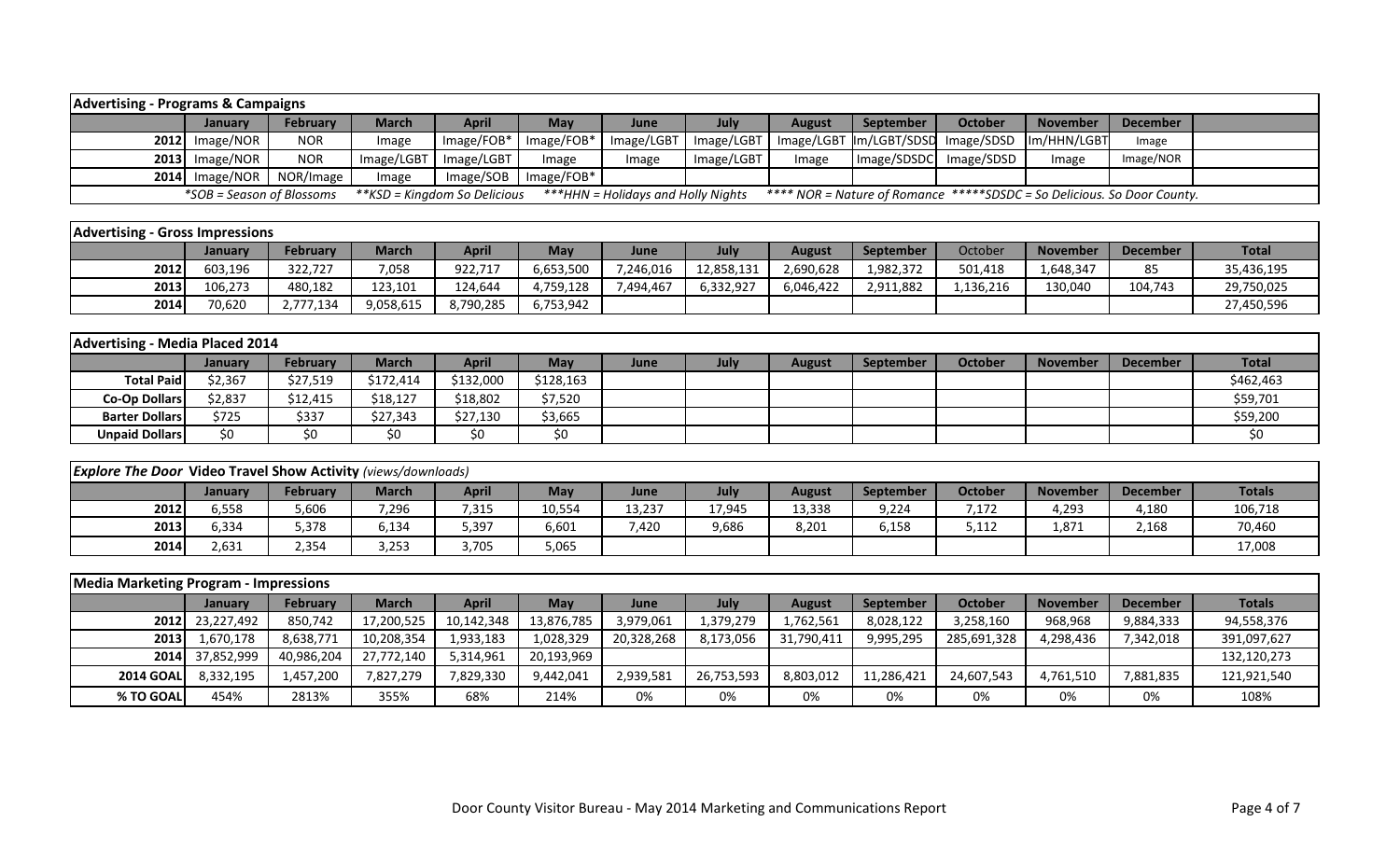| Media Marketing Program - Ad Value Equivalency |                |                 |              |              |           |          |                  |               |                |                |                 |                 |               |
|------------------------------------------------|----------------|-----------------|--------------|--------------|-----------|----------|------------------|---------------|----------------|----------------|-----------------|-----------------|---------------|
|                                                | <b>January</b> | <b>February</b> | <b>March</b> | <b>April</b> | May       | June     | July             | <b>August</b> | September      | <b>October</b> | <b>November</b> | <b>December</b> | <b>Totals</b> |
| 2012                                           | \$794,635      | \$38,569        | \$1,066,547  | \$824,094    | \$182,636 | \$35,195 | \$16,126         | \$79,036      | \$20,382       | \$77,307       | \$57,513        | \$24,852        | \$3,216,892   |
| 2013                                           | \$13,829       | \$50,527        | \$25,621     | \$51,532     | \$28,678  | \$44,542 | \$59,408         | \$1,400,537   | \$30,423       | \$149,500      | \$50,362        | \$72,869        | \$1,977,828   |
| 2014                                           | \$104,143      | \$93,897        | \$503,719    | \$75,517     | \$153,280 |          |                  |               |                |                |                 |                 | \$930,556     |
|                                                |                |                 |              |              |           |          |                  |               |                |                |                 |                 |               |
| Media Marketing Program - Visiting Journalists |                |                 |              |              |           |          |                  |               |                |                |                 |                 |               |
|                                                | January        | <b>February</b> | <b>March</b> | <b>April</b> | May       | June     | July             | <b>August</b> | September      | <b>October</b> | <b>November</b> | <b>December</b> | <b>Totals</b> |
| 2012                                           | $\mathbf 0$    | 16              | $\mathbf 0$  | $\mathbf 0$  | 13        | 17       | $\boldsymbol{0}$ | 0             | 11             | 15             | $\mathbf 0$     | 0               | 72            |
| 2013                                           | $\mathbf 0$    | 11              | $\mathbf 0$  | 1            | 13        | 22       | 9                | 6             | 5              | 11             | $\Omega$        | $\Omega$        | 78            |
| 2014                                           | $\Omega$       | 9               | $\Omega$     | $\mathbf 0$  | 10        |          |                  |               |                |                |                 |                 | 19            |
| <b>2014 GOAL</b>                               |                | 12              |              |              | 8         | 20       | 6                | 6             | 4              | 14             |                 |                 | 70            |
| % TO GOAL                                      |                | 75%             |              |              | 125%      | 0%       | 0%               | 0%            | 0%             | 0%             |                 |                 | 27%           |
|                                                |                |                 |              |              |           |          |                  |               |                |                |                 |                 |               |
| <b>Group Tour Contacts</b>                     |                |                 |              |              |           |          |                  |               |                |                |                 |                 |               |
|                                                | January        | February        | <b>March</b> | <b>April</b> | May       | June     | July             | <b>August</b> | September      | <b>October</b> | <b>November</b> | <b>December</b> | <b>Totals</b> |
| 2012                                           | 122            | 106             | 78           | 4            | 9         | 100      | 21               | 21            | 69             | 30             | 51              | 47              | 658           |
| 2013                                           | 87             | 314             | 127          | 83           | 538       | 49       | 9                | 213           | 31             | 83             | 145             | 42              | 1,721         |
| 2014                                           | 153            | 621             | 130          | 70           | 156       |          |                  |               |                |                |                 |                 | 1,130         |
| <b>2014 GOAL</b>                               | 153            | 350             | 125          | 110          | 125       | 75       | 75               | 250           | 85             | 160            | 170             | 60              | 1,738         |
| % TO GOAL                                      | 100%           | 177%            | 104%         | 64%          | 125%      | 0%       | 0%               | 0%            | 0%             | 0%             | 0%              | 0%              | 65%           |
|                                                |                |                 |              |              |           |          |                  |               |                |                |                 |                 |               |
| <b>Group Tour Inquiries</b>                    |                |                 |              |              |           |          |                  |               |                |                |                 |                 |               |
|                                                | January        | February        | <b>March</b> | <b>April</b> | May       | June     | July             | <b>August</b> | September      | <b>October</b> | <b>November</b> | <b>December</b> | <b>Totals</b> |
| 2012                                           | 26             | 19              | 10           | 5            | 9         | 27       | 25               | 16            | $\overline{7}$ | 8              | 15              | 21              | 188           |
| 2013                                           | 22             | 9               | 6            | 8            | 72        | 4        | 9                | 20            | 14             | 8              | 8               | $\overline{7}$  | 187           |
| 2014                                           | 29             | 34              | 8            | 12           | 14        |          |                  |               |                |                |                 |                 | 97            |
| <b>2014 GOAI</b>                               | 18             | 45              | 8            | 8            | 25        | 8        | 15               | 23            | 20             | 9              | 5               | 5               | 189           |
| % TO GOAL                                      | 161%           | 76%             | 100%         | 150%         | 56%       | 0%       | 0%               | 0%            | 0%             | 0%             | 0%              | 0%              | 51%           |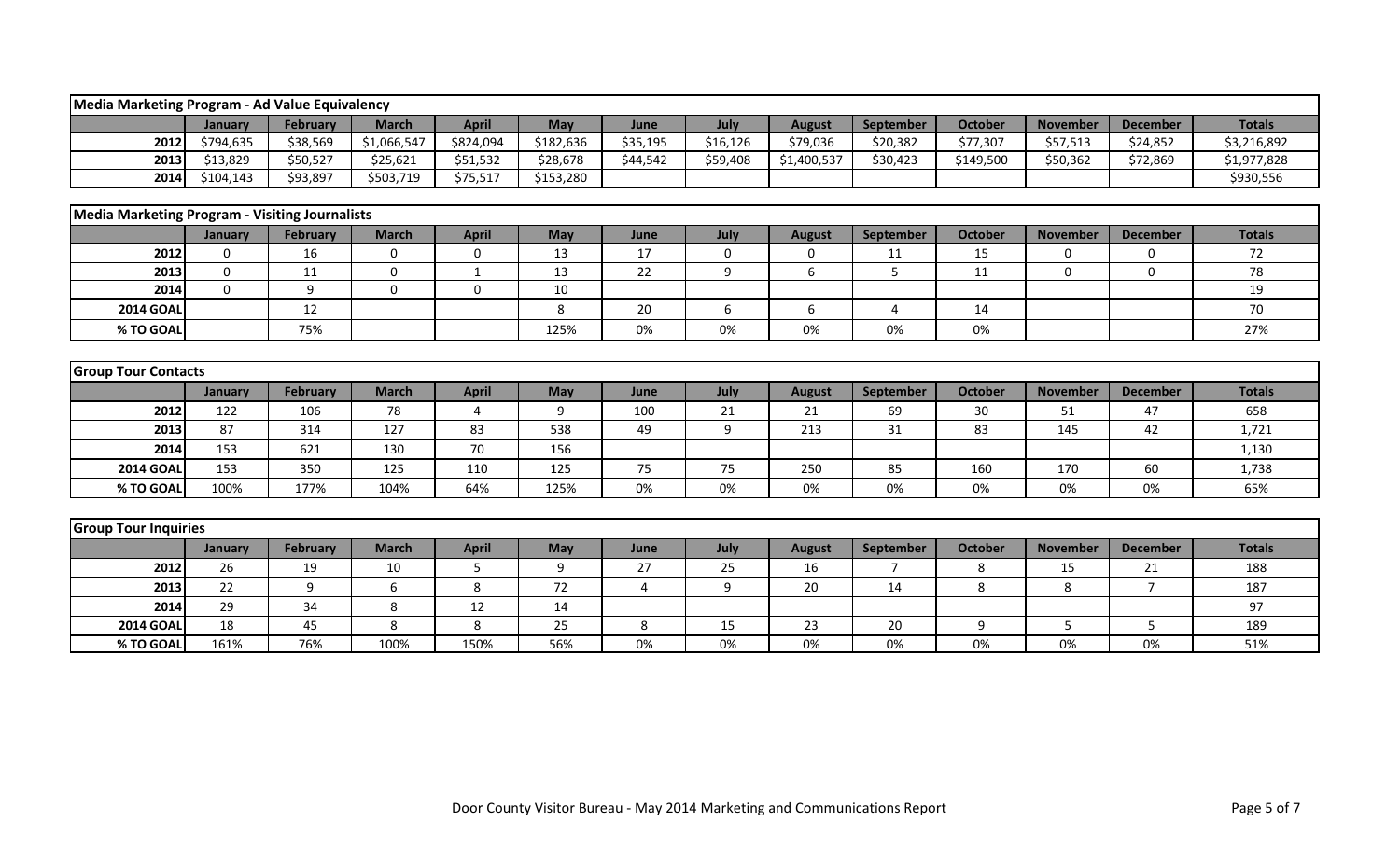| <b>Meeting/Event Planner Contacts</b>  |              |                 |              |              |                  |              |             |               |                  |                |                 |                 |                |
|----------------------------------------|--------------|-----------------|--------------|--------------|------------------|--------------|-------------|---------------|------------------|----------------|-----------------|-----------------|----------------|
|                                        | January      | <b>February</b> | <b>March</b> | <b>April</b> | May              | June         | July        | <b>August</b> | September        | <b>October</b> | <b>November</b> | <b>December</b> | <b>Totals</b>  |
| 2012                                   | 115          | 45              | 52           | 30           | 214              | 30           | 55          | 95            | 74               | 114            | 73              | 117             | 1,014          |
| 2013                                   | 75           | 43              | 131          | 40           | 307              | 79           | 147         | 144           | 124              | 197            | 59              | 61              | 1,407          |
| 2014                                   | 81           | 81              | 149          | 61           | 206              |              |             |               |                  |                |                 |                 | 578            |
| <b>2014 GOAL</b>                       | 75           | 65              | 110          | 60           | 250              | 75           | 125         | 156           | 100              | 200            | 90              | 95              | 1,421          |
| % TO GOAL                              | 108%         | 125%            | 135%         | 102%         | 82%              | 0%           | 0%          | 0%            | 0%               | 0%             | 0%              | 0%              | 41%            |
|                                        |              |                 |              |              |                  |              |             |               |                  |                |                 |                 |                |
| <b>Meeting/Event Planner Inquiries</b> |              |                 |              |              |                  |              |             |               |                  |                |                 |                 |                |
|                                        | January      | <b>February</b> | <b>March</b> | <b>April</b> | May              | June         | July        | <b>August</b> | September        | <b>October</b> | <b>November</b> | <b>December</b> | <b>Totals</b>  |
| 2012                                   | 73           | 46              | 55           | 32           | 14               | 27           | 55          | 52            | 34               | 38             | 37              | 51              | 514            |
| 2013                                   | 67           | 43              | 37           | 40           | 52               | 79           | 63          | 64            | 72               | 49             | 29              | 24              | 619            |
| 2014                                   | 30           | 39              | 33           | 57           | 63               |              |             |               |                  |                |                 |                 | 222            |
| <b>2014 GOAL</b>                       | 59           | 48              | 63           | 44           | 45               | 50           | 70          | 75            | 44               | 44             | 50              | 33              | 625            |
| % TO GOAL                              | 51%          | 81%             | 52%          | 130%         | 140%             | 0%           | 0%          | 0%            | 0%               | 0%             | 0%              | 0%              | 36%            |
|                                        |              |                 |              |              |                  |              |             |               |                  |                |                 |                 |                |
| <b>Trade Show Participation</b>        |              |                 |              |              |                  |              |             |               |                  |                |                 |                 |                |
|                                        | January      | <b>February</b> | <b>March</b> | <b>April</b> | May              | June         | July        | <b>August</b> | September        | <b>October</b> | <b>November</b> | <b>December</b> | <b>Totals</b>  |
| 2012                                   | $\mathbf{1}$ | 2               | $\Omega$     | $\mathbf 0$  | $\Omega$         | $\mathbf{1}$ | $\mathbf 0$ | $\mathbf 0$   | $\mathbf{1}$     | $\mathbf 0$    | $\mathbf{0}$    | $\mathbf{0}$    | 5              |
| 2013                                   | 1            | 1               | $\mathbf 0$  | $\mathbf{1}$ | 0                | 0            | $\mathbf 0$ | $\mathbf 0$   | $\mathbf 0$      | $\overline{2}$ | 1               | $\mathbf{1}$    | $\overline{7}$ |
| 2014                                   | 1            | $\mathbf 0$     | 0            | $\mathbf 0$  | $\boldsymbol{0}$ |              |             |               |                  |                |                 |                 | $\mathbf{1}$   |
|                                        |              |                 |              |              |                  |              |             |               |                  |                |                 |                 |                |
| Door County Welcome Center - Visitors  |              |                 |              |              |                  |              |             |               |                  |                |                 |                 |                |
|                                        | January      | <b>February</b> | <b>March</b> | <b>April</b> | May              | June         | July        | <b>August</b> | <b>September</b> | <b>October</b> | <b>November</b> | <b>December</b> | <b>Totals</b>  |
| 2012                                   | 778          | 1,140           | 1,694        | 1,992        | 5,154            | 9,134        | 12,928      | 10,888        | 8,780            | 6,294          | 1,257           | 973             | 61,012         |
| 2013                                   | 613          | 1,057           | 1,258        | 1,565        | 4,514            | 8,201        | 13,047      | 12,260        | 8,305            | 7,451          | 1,415           | 1,075           | 60,761         |
| 2014                                   | 807          | 893             | 1,093        | 1,424        | 4,682            |              |             |               |                  |                |                 |                 | 8,899          |